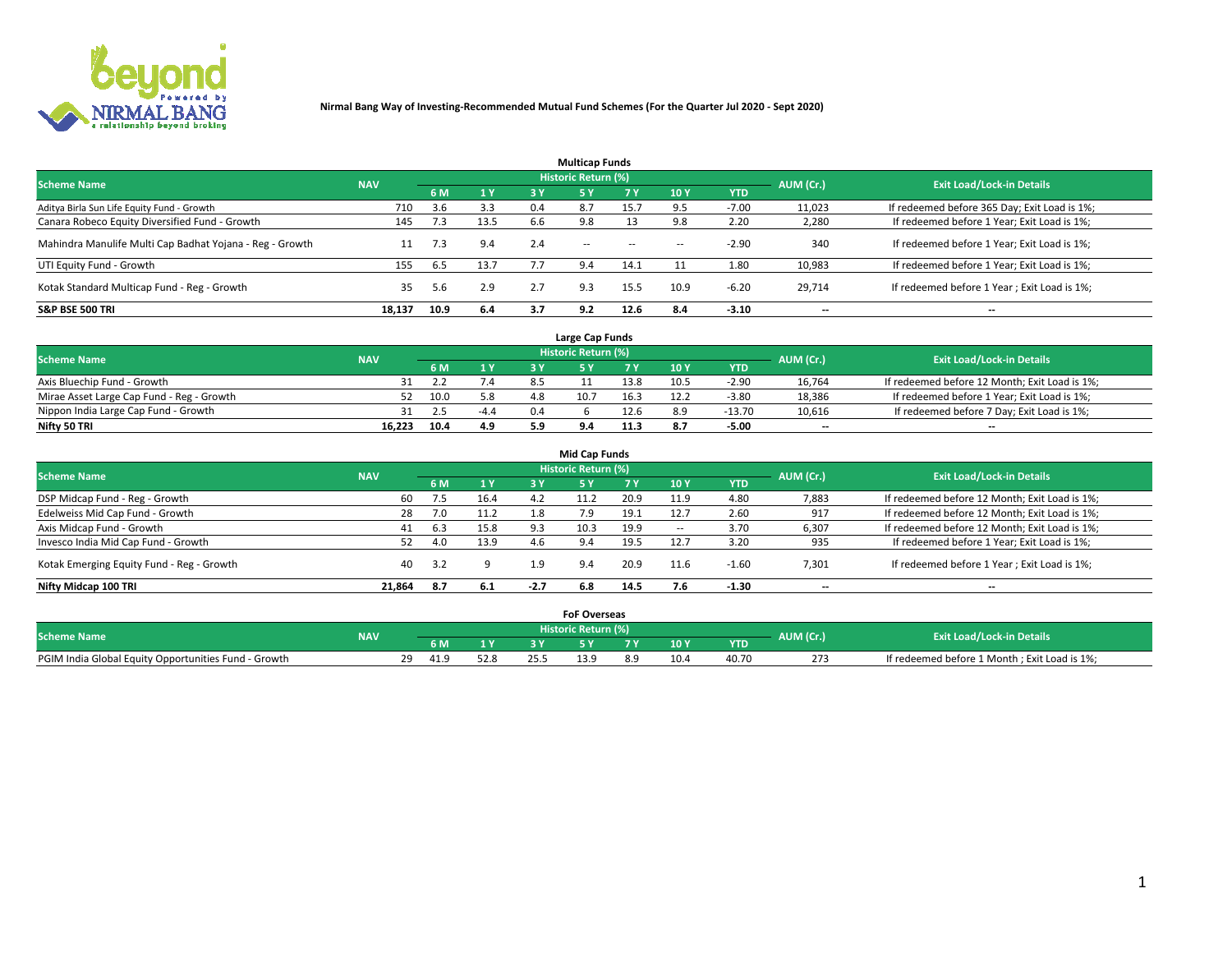

|                                                  |            |      |      |     | Large & Midcap             |      |      |         |                          |                                              |
|--------------------------------------------------|------------|------|------|-----|----------------------------|------|------|---------|--------------------------|----------------------------------------------|
| <b>Scheme Name</b>                               | <b>NAV</b> |      |      |     | <b>Historic Return (%)</b> |      |      |         | AUM (Cr.)                | <b>Exit Load/Lock-in Details</b>             |
|                                                  |            | 6 M  | 1Y   | 3 Y |                            | 7 V  | 10Y  | YTD     |                          |                                              |
| Mirae Asset Emerging Bluechip Fund - Growth      | 58         | 11.4 | 11.9 | 6.3 | 14.4                       | 24.5 | 17.7 | 0.60    | 11,316                   | If redeemed before 1 Year; Exit Load is 1%;  |
| Canara Robeco Emerging Equities - Growth         | 99         | 6.6  | 14.5 |     |                            | 23.3 | 15.2 | 2.70    | 5,878                    | If redeemed before 1 Year; Exit Load is 1%;  |
| Principal Emerging Bluechip Fund - Growth        | 109        | o.9  | 12.4 |     | 10.5                       | 20.2 | 12.3 | 0.70    | 2,091                    | If redeemed before 365 Day; Exit Load is 1%; |
| Invesco India Growth Opportunities Fund - Growth |            | 4.5  | 4.3  | 3.9 |                            |      | 10.1 | $-5.10$ | 2,831                    | If redeemed before 1 Year; Exit Load is 1%;  |
| Sundaram Large and Mid Cap Fund - Reg - Growth   | 34         | 0.9  | 3.1  | 3.8 |                            |      | 8.6  | $-8.20$ | 1,249                    | If redeemed before 365 Day; Exit Load is 1%; |
| NIFTY Large Midcap 250 TRI                       | 7.324      | 10.4 | 8.2  |     | 9.8                        | 14.9 |      | -1.30   | $\overline{\phantom{a}}$ | $- -$                                        |

|                                                     |            |      |                | <b>Focused Funds</b> |      |        |            |                          |                                               |
|-----------------------------------------------------|------------|------|----------------|----------------------|------|--------|------------|--------------------------|-----------------------------------------------|
| <b>Scheme Name</b>                                  | <b>NAV</b> |      |                | Historic Return (%)  |      |        |            | AUM (Cr.)                | <b>Exit Load/Lock-in Details</b>              |
|                                                     |            | 6 M  | 1 <sub>V</sub> |                      |      | 10 Y   | <b>YTD</b> |                          |                                               |
| Axis Focused 25 Fund - Growth                       | 30         | 1.0  |                | 11.5                 | 14.6 | $\sim$ | $-3.70$    | 11,372                   | If redeemed before 12 Month; Exit Load is 1%; |
| ICICI Prudential Focused Equity Fund - Ret - Growth |            | 18.2 | 7.6            |                      | 10.9 |        | 5.80       | 800                      | If redeemed before 1 Year; Exit Load is 1%;   |
| SBI Focused Equity Fund - Growth                    | 147        | 1.0  | 7.4            | 10.                  | 16.9 | 12.9   | $-4.10$    | 10,248                   | If redeemed before 1 Year; Exit Load is 1%;   |
| <b>S&amp;P BSE 500 TRI</b>                          | 18,137     | 10.9 | 6.4            |                      | 12.6 |        | $-3.10$    | $\overline{\phantom{a}}$ | $- -$                                         |

| <b>Small Cap Funds</b>       |            |      |        |                     |      |      |                 |            |           |                                             |  |  |
|------------------------------|------------|------|--------|---------------------|------|------|-----------------|------------|-----------|---------------------------------------------|--|--|
| <b>Scheme Name</b>           | <b>NAV</b> |      |        | Historic Return (%) |      |      |                 |            | AUM (Cr.) | <b>Exit Load/Lock-in Details</b>            |  |  |
|                              |            | 6 M  |        |                     |      |      | 10 <sub>Y</sub> | <b>YTD</b> |           |                                             |  |  |
| HDFC Small Cap Fund - Growth |            |      | $-2.4$ | $-0.7$              |      | 13.6 | 8.9             | $-3.60$    | 8,645     | If redeemed before 1 Year; Exit Load is 1%; |  |  |
| SBI Small Cap Fund - Growth  |            | 10.4 | 15.6   | 6.1                 | 13.5 | 24.6 | 17.2            | 7.90       | 5,039     | If redeemed before 1 Year; Exit Load is 1%; |  |  |
| Nifty Smallcap 100 TRI       | 6.999      | 10.1 |        |                     | -    |      | 3.9             | $-2.30$    | $- -$     | $- -$                                       |  |  |

| ELSS Schemes (Tax Saving u/s 80-C)           |            |      |      |                            |            |        |                          |            |                          |                                  |  |  |  |
|----------------------------------------------|------------|------|------|----------------------------|------------|--------|--------------------------|------------|--------------------------|----------------------------------|--|--|--|
| <b>Scheme Name</b>                           | <b>NAV</b> |      |      | <b>Historic Return (%)</b> |            |        |                          |            | AUM (Cr.)                | <b>Exit Load/Lock-in Details</b> |  |  |  |
|                                              |            | 6 M  | 1 Y  | 3 Y                        | <b>5Y</b>  | 7 Y    | 10Y                      | <b>YTD</b> |                          |                                  |  |  |  |
| Aditya Birla Sun Life Tax Relief 96 - Growth | 32         | 6.3  | 8.9  |                            | 8.9        | 16.1   | 10.1                     | $-0.50$    | 11,001                   | Nil                              |  |  |  |
| Axis Long Term Equity Fund - Growth          | 47         | -1.6 | 5.4  | 5.8                        | 9.1        | 17.8   | 14.2                     | $-5.20$    | 21,905                   | Nil                              |  |  |  |
| Canara Robeco Equity Tax Saver Fund - Growth | 71         | 8.5  | 15.6 |                            | 10.1       | 13.9   | 10.1                     | 4.10       | 1,122                    | Nil                              |  |  |  |
| Invesco India Tax Plan - Growth              |            | 6.3  | 9.7  | 5.2                        | 9.2        | 16.1   | 11.2                     | $-1.10$    | 1,113                    | Nil                              |  |  |  |
| Mirae Asset Tax Saver Fund - Reg - Growth    | 19         | 13.3 | 10.4 | 6.6                        | $\sim$ $-$ | $\sim$ | $\overline{\phantom{a}}$ | $-0.50$    | 4,181                    | Nil                              |  |  |  |
| S&P BSE 200 TRI                              | 5,866      | 11.0 | 6.2  |                            | 9.5        | 12.5   | 8.7                      | $-3.50$    | $\overline{\phantom{a}}$ | $- -$                            |  |  |  |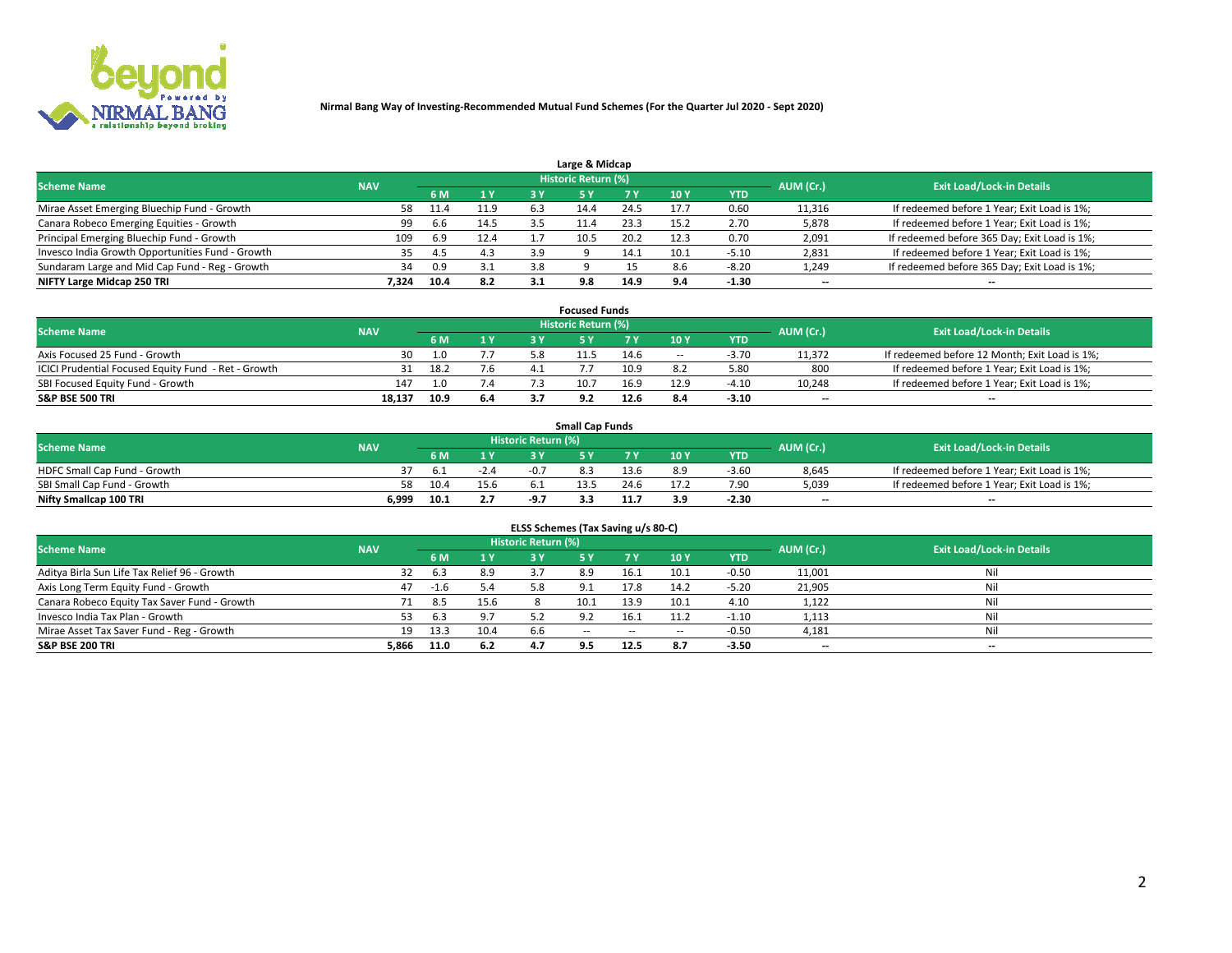

| <b>Solution Oriented</b>                               |            |            |      |                            |     |      |                          |            |                          |                                                                     |  |  |  |  |
|--------------------------------------------------------|------------|------------|------|----------------------------|-----|------|--------------------------|------------|--------------------------|---------------------------------------------------------------------|--|--|--|--|
| <b>Scheme Name</b>                                     | <b>NAV</b> |            |      | <b>Historic Return (%)</b> |     |      |                          |            | AUM (Cr.)                | <b>Exit Load/Lock-in Details</b>                                    |  |  |  |  |
|                                                        |            | <b>6 M</b> | 1 Y  | 73 Y                       |     |      | 10Y                      | <b>YTD</b> |                          |                                                                     |  |  |  |  |
|                                                        |            |            |      |                            |     |      |                          |            |                          | If redeemed before 1 Year; Exit Load is 3%; If redeemed bet. 1 Year |  |  |  |  |
| <b>HDFC Childrens Gift Fund</b>                        | 126        | 9.0        |      | 4.8                        | 9.1 | 14   |                          | 0.90       | 3.363                    | to 2 Year; Exit Load is 2%; If redeemed bet. 2 Year to 3 Year; Exit |  |  |  |  |
|                                                        |            |            |      |                            |     |      |                          |            |                          | Load is 1%;                                                         |  |  |  |  |
| Tata Retirement Savings Fund - Moderate Plan - Reg     | 32         | 8.8        | 11.1 | 3.3                        | 10  | 15.7 | --                       | 0.90       | 1,155                    | If redeemed before 61 Month; Exit Load is 1%;                       |  |  |  |  |
| Tata Retirement Savings Fund - Progressive Plan - Reg  | 31         | 8.7        | 10.2 |                            |     | 15.4 | $\overline{\phantom{a}}$ | $-1.10$    | 793                      | If redeemed before 61 Month; Exit Load is 1%;                       |  |  |  |  |
| Tata Retirement Savings Fund - Reg - Conservative Plan | 22         |            | 9.4  |                            | 8.1 | 9.8  | --                       | 5.10       | 144                      | If redeemed before 61 Month; Exit Load is 1%;                       |  |  |  |  |
| S&P BSE 200 TRI                                        | 5,866      | 11.0       | 6.2  | 4.7                        | 9.5 | 12.5 | 8.7                      | $-3.50$    | $\overline{\phantom{a}}$ | $- -$                                                               |  |  |  |  |

|                                                    |            |            |              |                            | <b>Index Fund</b> |      |      |            |                          |                                               |
|----------------------------------------------------|------------|------------|--------------|----------------------------|-------------------|------|------|------------|--------------------------|-----------------------------------------------|
| <b>Scheme Name</b>                                 | <b>NAV</b> |            |              | <b>Historic Return (%)</b> |                   |      |      |            | AUM (Cr.)                | <b>Exit Load/Lock-in Details</b>              |
|                                                    |            |            | $\sqrt{1}$ Y | 2 V                        |                   | 7 V  | 10 Y | <b>YTD</b> |                          |                                               |
| HDFC Index Fund-NIFTY 50 Plan                      | 105        | <b>Q</b> 7 |              |                            | 8.8               | 10.7 |      | $-5.70$    | 1,858                    | If redeemed before 3 Day; Exit Load is 0.25%; |
| ICICI Prudential Nifty Next 50 Index Fund - Growth | 24         | 8.9        |              | $-1.6$                     |                   | 13.5 |      | $-3.90$    | 783                      | Nil                                           |
| UTI Nifty Index Fund - Growth                      | 76         | 9.9        | 4.4          |                            |                   | 10.8 |      | $-5.5C$    | 2,718                    | Nil                                           |
| Nifty 50 TRI                                       | 16.223     | 10.4       | 4.9          |                            |                   | 11.? |      | $-5.00$    | $\overline{\phantom{a}}$ | $- -$                                         |

|                                       |            |      |                   |                            | <b>Contra/Value Fund</b> |      |     |            |                          |                                             |
|---------------------------------------|------------|------|-------------------|----------------------------|--------------------------|------|-----|------------|--------------------------|---------------------------------------------|
| <b>Scheme Name</b>                    | <b>NAV</b> |      |                   | <b>Historic Return (%)</b> |                          |      |     |            | AUM (Cr.)                | <b>Exit Load/Lock-in Details</b>            |
|                                       |            |      | $\sim$ $\sqrt{ }$ |                            |                          | 7 V  | 10Y | <b>YTD</b> |                          |                                             |
| Invesco India Contra Fund - Growth    | 50         | 10.0 |                   |                            | 10.9                     | 18.7 |     | 0.90       | 5,019                    | If redeemed before 1 Year; Exit Load is 1%; |
| UTI Value Opportunities Fund - Growth | 62         |      | b.b               |                            |                          | 10.2 |     | $-3.70$    | 4,406                    | If redeemed before 1 Year; Exit Load is 1%; |
| <b>S&amp;P BSE 500 TRI</b>            | 18.137     | 10.9 | 6.4               |                            |                          | 12.6 |     | $-3.10$    | $\overline{\phantom{a}}$ | $- -$                                       |

| Sector/Thematic                                                           |            |         |                |                     |            |        |                          |            |           |                                               |  |  |  |
|---------------------------------------------------------------------------|------------|---------|----------------|---------------------|------------|--------|--------------------------|------------|-----------|-----------------------------------------------|--|--|--|
| <b>Scheme Name</b>                                                        | <b>NAV</b> |         |                | Historic Return (%) |            |        |                          |            | AUM (Cr.) | <b>Exit Load/Lock-in Details</b>              |  |  |  |
|                                                                           |            | 6 M     | 1 <sub>Y</sub> | 3 Y                 | <b>5Y</b>  | 7 Y    | 10Y                      | <b>YTD</b> |           |                                               |  |  |  |
| Canara Robeco Consumer Trends Fund - Reg - Growth                         | 42         | 4.3     | 12.1           | 5.9                 | 11.7       | 16.3   | 11.5                     | $-0.50$    | 398       | If redeemed before 1 Year; Exit Load is 1%;   |  |  |  |
| Mirae Asset Great Consumer Fund - Growth                                  | 36         | 5.0     | 8.5            | 5.8                 | 11.b       | 14.7   | $\overline{\phantom{a}}$ | $-3.40$    | 1,013     | If redeemed before 1 Year; Exit Load is 1%;   |  |  |  |
| <b>ICICI Prudential Technology Fund - Growth</b>                          | 75.        | 38.5    | 23.9           | 23                  | 12.4       | 17.4   | 15.9                     | 28.70      | 545       | If redeemed before 15 Day; Exit Load is 1%;   |  |  |  |
| Nippon India Pharma Fund - Growth                                         | 217        | 41.6    | 51.1           | 20.7                | 8.1        | 16.7   | 15.2                     | 42.50      | 3,653     | If redeemed before 1 Month; Exit Load is 1%;  |  |  |  |
| BNP Paribas India Consumption Fund - Reg - Growth                         | 13         | 4.2     | 15.2           | $\sim$ $\sim$       | $\sim$ $-$ | $\sim$ | $\sim$                   | 1.60       | 558       | If redeemed before 12 Month; Exit Load is 1%; |  |  |  |
| ICICI Prudential Banking and Financial Services Fund - Retail -<br>Growth | 51         | $-12.1$ | $-16.3$        | $-5.6$              | 7.8        | 15.2   | 10.5                     | $-26.50$   | 2,836     | If redeemed before 15 Day; Exit Load is 1%;   |  |  |  |
| <b>S&amp;P BSE 500 TRI</b>                                                | 18.137     | 10.9    | 6.4            | 3.7                 | 9.2        | 12.6   | 8.4                      | $-3.10$    | --        | $- -$                                         |  |  |  |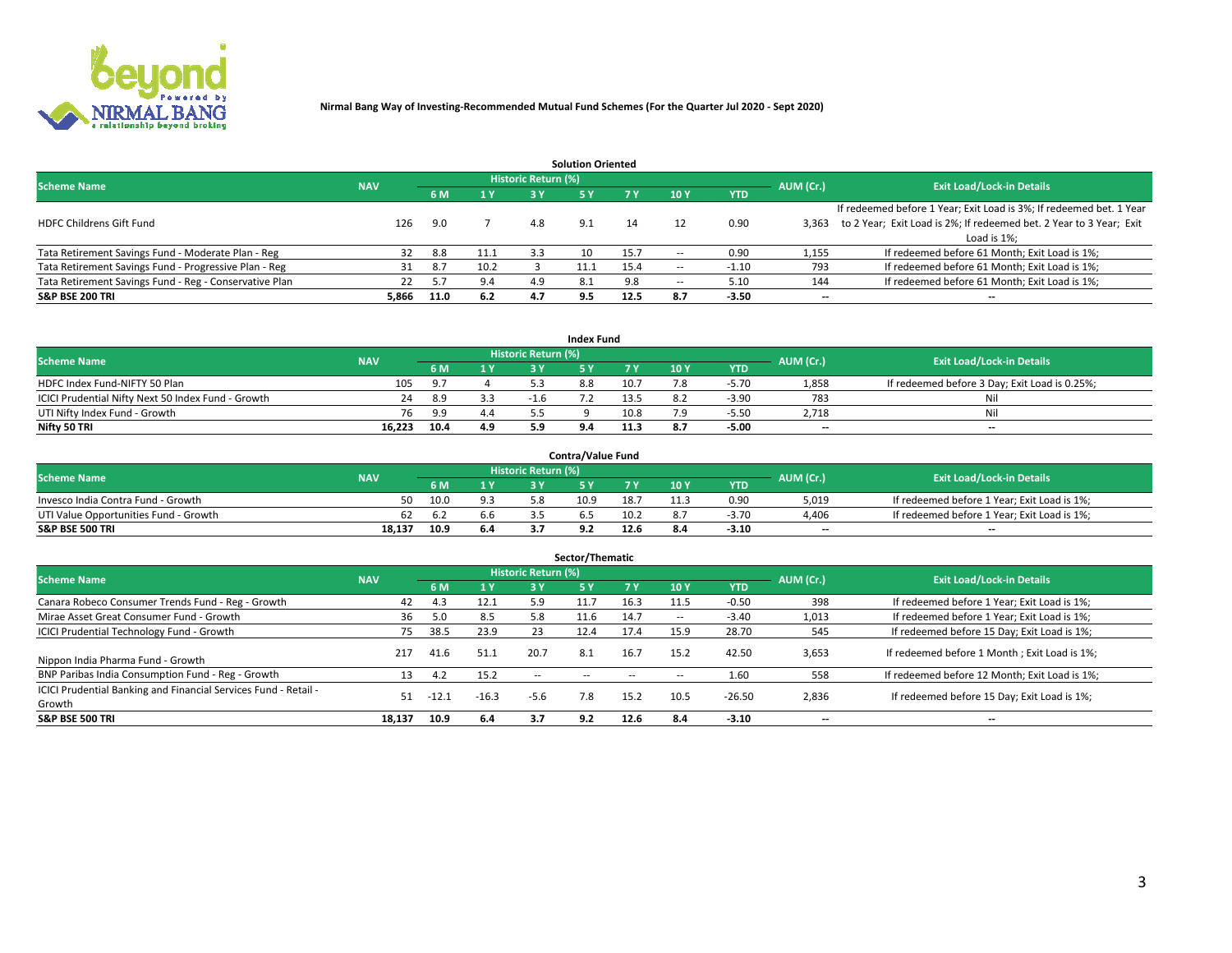

| <b>Dynamic Asset Allocation Funds</b>                   |            |      |     |                            |     |        |                          |            |           |                                                 |  |  |  |  |
|---------------------------------------------------------|------------|------|-----|----------------------------|-----|--------|--------------------------|------------|-----------|-------------------------------------------------|--|--|--|--|
| <b>Scheme Name</b>                                      | <b>NAV</b> |      |     | <b>Historic Return (%)</b> |     |        |                          |            | AUM (Cr.) | <b>Exit Load/Lock-in Details</b>                |  |  |  |  |
|                                                         |            | 6 M  | 1 Y |                            |     |        | $-10Y$                   | <b>YTD</b> |           |                                                 |  |  |  |  |
| ICICI Prudential Balanced Advantage Fund - Reg - Growth |            | -8.5 | 7.6 | 5.9                        | 8.4 |        | 10.8                     | 0.20       | 26,638    | If redeemed before 1 Year; Exit Load is 1%;     |  |  |  |  |
| Invesco India Dynamic Equity Fund - Growth              | 29         | -3.5 | 3.3 |                            | b.b | 10.7   | 8.5                      | $-2.50$    | 744       | If redeemed before 3 Month; Exit Load is 0.25%; |  |  |  |  |
| Nippon India Balanced Advantage Fund - Growth           | 94         | 4.8  | 4.8 | 3.4                        |     | 11.9   | 8.6                      | $-0.50$    | 2,905     | If redeemed before 12 Month; Exit Load is 1%;   |  |  |  |  |
| SBI Dynamic Asset Allocation Fund - Reg - Growth        | 14         | 7.9  | 2.8 | 3.9                        |     | $\sim$ | $\overline{\phantom{a}}$ | $-2.50$    | 594       | If redeemed before 12 Month; Exit Load is 1%;   |  |  |  |  |
| NIFTY 50 Hybrid Composite Debt 65:35 Index              | 10.706     | 10.3 | 8.8 | 7.5                        | 9.8 | 11.1   | 9.1                      | 1.30       | $- -$     | $- -$                                           |  |  |  |  |

| <b>Hybrid Aggressive</b>                        |            |      |        |                     |            |            |                          |            |                          |                                               |  |  |  |  |
|-------------------------------------------------|------------|------|--------|---------------------|------------|------------|--------------------------|------------|--------------------------|-----------------------------------------------|--|--|--|--|
| <b>Scheme Name</b>                              | <b>NAV</b> |      |        | Historic Return (%) |            |            |                          |            | AUM (Cr.)                | <b>Exit Load/Lock-in Details</b>              |  |  |  |  |
|                                                 |            | 6 M  | 1 Y    | RУ                  |            |            | 10Y                      | <b>YTD</b> |                          |                                               |  |  |  |  |
| Canara Robeco Equity Hybrid Fund - Growth       | 174        | 6.5  | 12.6   |                     | $^{\circ}$ | 14.3       | 10.7                     | 3.50       | 3,351                    | If redeemed before 1 Year; Exit Load is 1%;   |  |  |  |  |
| SBI Equity Hybrid Fund - Growth                 | 141        | 2.0  | 4.9    |                     |            | 14.2       | 10.4                     | $-3.20$    | 31,993                   | If redeemed before 12 Month; Exit Load is 1%; |  |  |  |  |
| Mirae Asset Hybrid - Equity Fund - Reg - Growth | 16         | 9.4  | 6.8    |                     | 10.1       | $\sim$ $-$ | $\overline{\phantom{a}}$ | $-1.30$    | 3,749                    | If redeemed before 1 Year; Exit Load is 1%;   |  |  |  |  |
| ICICI Prudential Equity & Debt Fund - Growth    | 129        |      | $-0.3$ |                     |            | 12.8       | 11.1                     | $-7.90$    | 17,535                   | If redeemed before 1 Year; Exit Load is 1%;   |  |  |  |  |
| NIFTY 50 Hybrid Composite Debt 65:35 Index      | 10.706     | 10.3 | 8.8    |                     | 9.8        |            |                          | 1.30       | $\overline{\phantom{a}}$ | $- -$                                         |  |  |  |  |

| <b>Arbitrage Fund</b>                      |            |    |           |                     |  |        |        |            |           |                                                 |  |  |  |  |
|--------------------------------------------|------------|----|-----------|---------------------|--|--------|--------|------------|-----------|-------------------------------------------------|--|--|--|--|
| <b>Scheme Name</b>                         | <b>NAV</b> |    |           | Historic Return (%) |  |        |        |            | AUM (Cr.) | <b>Exit Load/Lock-in Details</b>                |  |  |  |  |
|                                            |            | LΜ | 3 M       | <b>6M</b>           |  |        |        | <b>YTD</b> |           |                                                 |  |  |  |  |
| IDFC Arbitrage Fund - Reg - Growth         |            | 25 |           |                     |  |        |        | 3.90       | 7,341     | If redeemed before 1 Month; Exit Load is 0.25%; |  |  |  |  |
| Kotak Equity Arbitrage Fund - Reg - Growth |            | 29 | 2.3       |                     |  |        |        | 4.60       | 15,000    | If redeemed before 30 Day; Exit Load is 0.25%;  |  |  |  |  |
| Tata Arbitrage Fund - Reg - Growth         |            |    |           |                     |  | $\sim$ | $\sim$ | 5.30       | 2,050     | If redeemed before 30 Day; Exit Load is 0.25%;  |  |  |  |  |
| Nippon India Arbitrage Fund - Growth       | 20         | 43 | $\sim$ .4 | 2 Q                 |  |        | ິດ     | 4.60       | 7,384     | If redeemed before 1 Month; Exit Load is 0.25%; |  |  |  |  |

| Overnight Fund                                      |            |     |            |                     |     |      |            |                 |                          |                                  |  |  |  |  |
|-----------------------------------------------------|------------|-----|------------|---------------------|-----|------|------------|-----------------|--------------------------|----------------------------------|--|--|--|--|
| <b>Scheme Name</b>                                  | <b>NAV</b> |     |            | Historic Return (%) |     |      | <b>YTM</b> | Avg.            | AUM (Cr.)                | <b>Exit Load/Lock-in Details</b> |  |  |  |  |
|                                                     |            | 1W  | <b>2 W</b> | 1 M                 | гм  | -1 Y |            | <b>Maturity</b> |                          |                                  |  |  |  |  |
| Aditya Birla Sun Life Overnight Fund - Reg - Growth | 1,092      | 2.9 | 2.8        | 2.9                 | 2.9 |      | 3.05       | 0.00            | 7,592                    | Nil                              |  |  |  |  |
| HDFC Overnight Fund - Growth                        | 2,993      | 2.9 | 2.9        | 2.9                 | 2.9 | 3.8  | 3.01769    | 0.00            | 11,845                   | Nil                              |  |  |  |  |
| ICICI Prudential Overnight Fund - Reg - Growth      | 109        | 2.9 | 2.9        | 2.9                 | 2.9 | 3.8  | 3.26       | $\sim$ $-$      | 8,246                    | Nil                              |  |  |  |  |
| Nippon India Overnight Fund - Reg - Growth          | 109        | 2.9 | 2.9        | 2.9                 | 2.9 |      | $3.1^{-}$  | $\sim$ $-$      | 3,980                    | Nil                              |  |  |  |  |
| Kotak Overnight Fund - Reg - Growth                 | 1.079      | 3.0 | 2.9        | 2.9                 | 2.9 | 3.9  | 3.03       |                 | 5,169                    | Nil                              |  |  |  |  |
| <b>CRISIL Liquid Fund Index</b>                     | $- -$      | 3.4 | 3.7        | 3.9                 | 4.1 | 5.3  | --         | $- -$           | $\overline{\phantom{a}}$ | $- -$                            |  |  |  |  |

### **Overnight Fund**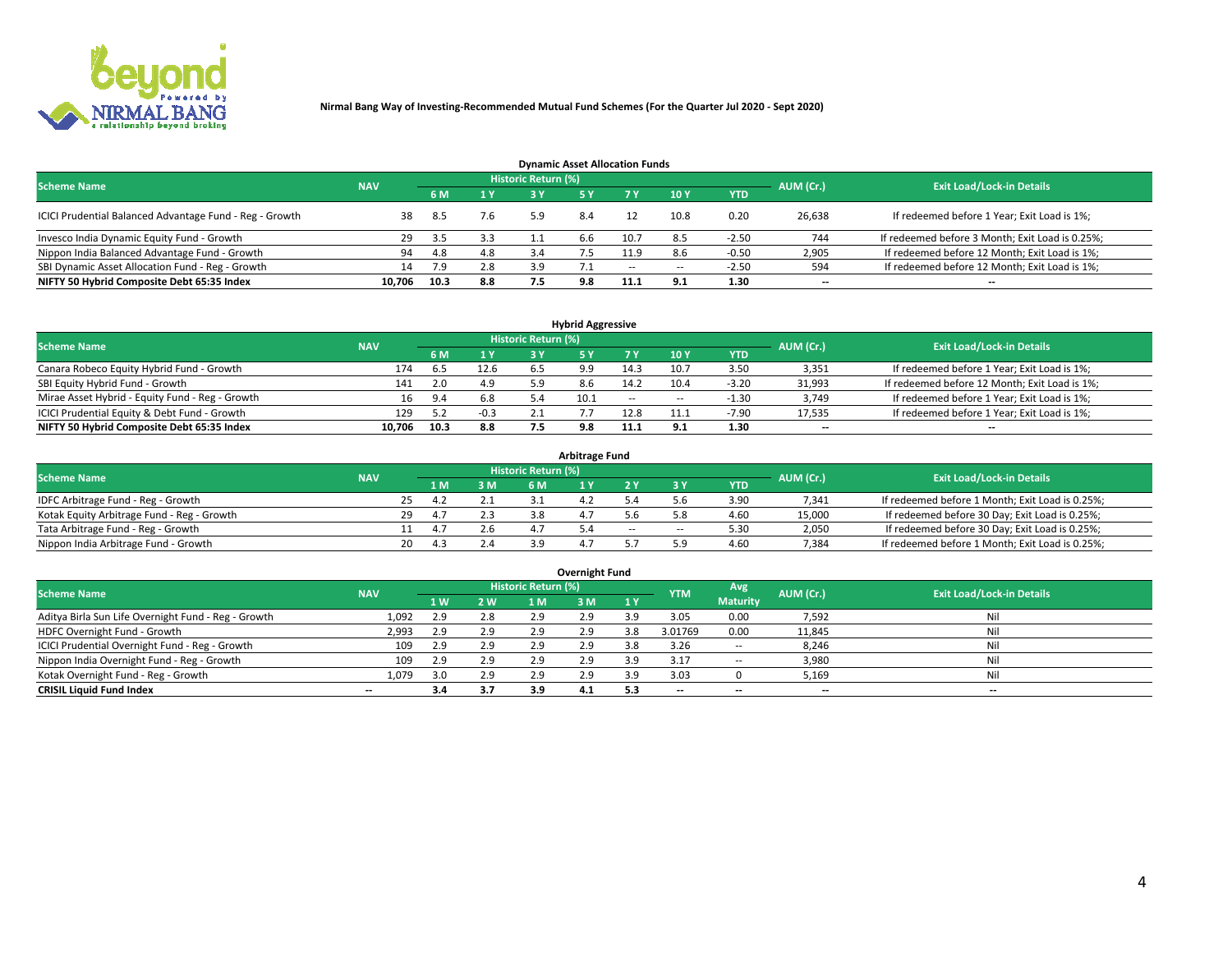

| <b>Liauid Funds</b>                              |            |                |     |                            |     |     |            |                 |           |                                  |  |  |  |  |
|--------------------------------------------------|------------|----------------|-----|----------------------------|-----|-----|------------|-----------------|-----------|----------------------------------|--|--|--|--|
| <b>Scheme Name</b>                               | <b>NAV</b> |                |     | <b>Historic Return (%)</b> |     |     | <b>YTM</b> | Avg             | AUM (Cr.) | <b>Exit Load/Lock-in Details</b> |  |  |  |  |
|                                                  |            | 1 <sub>W</sub> | 2 W | '1 M                       | : M | 1Y  |            | <b>Maturity</b> |           |                                  |  |  |  |  |
| Aditya Birla Sun Life Liquid Fund - Reg - Growth | 324        | 2.5            | 2.9 |                            |     |     |            | 0.12            | 39,810    | *Ref Footnote                    |  |  |  |  |
| ICICI Prudential Liquid Fund - Reg - Growth      | 298        | 2.4            | 2.9 |                            |     |     | 3.36       | 0.11            | 54,052    | *Ref Footnote                    |  |  |  |  |
| Kotak Liquid Fund - Reg - Growth                 | 4,071      | 2.4            | 2.8 |                            |     |     | 3.32       | 0.10            | 31,752    | *Ref Footnote                    |  |  |  |  |
| Nippon India Liquid Fund - Growth                | 4,913      | 2.4            | 2.9 |                            |     |     | 3.31412    | 0.12            | 26,900    | *Ref Footnote                    |  |  |  |  |
| Mahindra Manulife Liquid Fund - Reg - Growth     | 1,306      |                |     |                            |     |     |            | $\sim$ $-$      | 2,138     | *Ref Footnote                    |  |  |  |  |
| <b>CRISIL Liquid Fund Index</b>                  | $- -$      | 3.4            | 3.7 |                            | 4.1 | 5.3 | $- -$      | $- -$           | --        | $- -$                            |  |  |  |  |

| <b>Ultra Short Fund</b>                      |            |     |     |                            |  |        |            |                 |           |                                  |  |  |  |
|----------------------------------------------|------------|-----|-----|----------------------------|--|--------|------------|-----------------|-----------|----------------------------------|--|--|--|
| <b>Scheme Name</b>                           | <b>NAV</b> |     |     | <b>Historic Return (%)</b> |  |        | <b>YTM</b> | Avg             | AUM (Cr.) | <b>Exit Load/Lock-in Details</b> |  |  |  |
|                                              |            | 1 M | 3M  | 6 M                        |  |        |            | <b>Maturity</b> |           |                                  |  |  |  |
| HDFC Ultra Short Term Fund - Reg - Growth    |            | 4.4 |     |                            |  | $\sim$ | 4.37958    | 0.51            | 11.891    | Ni                               |  |  |  |
| L&T Ultra Short Term Fund - Growth           |            | 2.9 |     | 6.3                        |  |        |            | $\sim$ $-$      | 2.045     | Nil                              |  |  |  |
| <b>NIFTY Ultra Short Duration Debt Index</b> | 4,170      | 4.1 | 4.8 |                            |  |        | $-$        | $- -$           | $-$       | $-$                              |  |  |  |

| <b>Money Market Fund</b>                                |            |     |     |                     |  |       |                          |                 |                          |                                  |  |  |  |  |
|---------------------------------------------------------|------------|-----|-----|---------------------|--|-------|--------------------------|-----------------|--------------------------|----------------------------------|--|--|--|--|
| <b>Scheme Name</b>                                      | <b>NAV</b> |     |     | Historic Return (%) |  |       | <b>YTM</b>               | Avg             | AUM (Cr.)                | <b>Exit Load/Lock-in Details</b> |  |  |  |  |
|                                                         |            | 1 M | 3 M | 6 M                 |  | 3 Y   |                          | <b>Maturity</b> |                          |                                  |  |  |  |  |
| Aditya Birla Sun Life Money Manager Fund - Reg - Growth | 279        | 4.6 |     | 7.7                 |  | 7.8   | 3.98                     | 0.45            | 9,969                    | Nil                              |  |  |  |  |
| HDFC Money Market Fund - Growth                         | 4,326      | 4.3 |     |                     |  |       | 3.87772                  | 0.43            | 10,759                   | Nil                              |  |  |  |  |
| Tata Money Market Fund - Reg - Growth                   | 3,559      | 4.5 | 5.8 |                     |  |       | 4.08                     | 0.46            | 564                      | Nil                              |  |  |  |  |
| <b>CRISIL Liquid Fund Index</b>                         | $- -$      | 3.9 | 4.1 |                     |  | $- -$ | $\overline{\phantom{a}}$ | $- -$           | $\overline{\phantom{a}}$ | $\overline{\phantom{a}}$         |  |  |  |  |

|                                       |            |       |     |                     | <b>Short Term Fund</b> |     |       |                 |           |                                  |
|---------------------------------------|------------|-------|-----|---------------------|------------------------|-----|-------|-----------------|-----------|----------------------------------|
| <b>Scheme Name</b>                    | <b>NAV</b> |       |     | Historic Return (%) |                        |     | YTM   | Avg             | AUM (Cr.) | <b>Exit Load/Lock-in Details</b> |
|                                       |            | 1 M . | 3 M | 6 M                 | l M                    | 2V  |       | <b>Maturity</b> |           |                                  |
| HDFC Short Term Debt Fund - Growth    | 24         |       |     |                     | 10.6                   | 8.b | 6.Zb  |                 | 13,154    | M                                |
| Nippon India Short Term Fund - Growth | 40         |       |     | 8.9                 |                        |     | .63 د | 2.67            | 7.619     | N                                |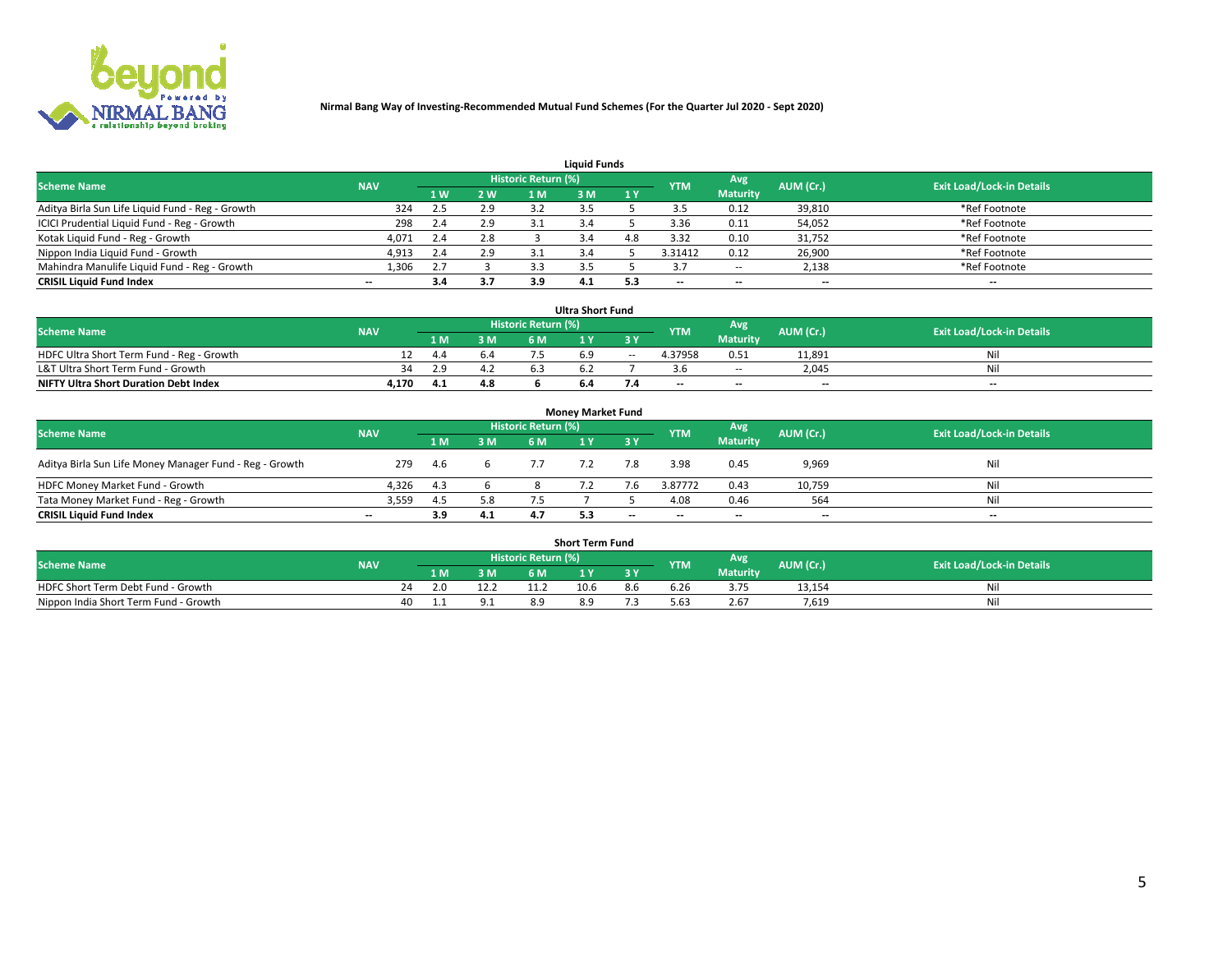

|                                           | <b>Low Duration Fund</b> |      |     |                     |     |     |            |                 |           |                                  |  |  |  |  |  |
|-------------------------------------------|--------------------------|------|-----|---------------------|-----|-----|------------|-----------------|-----------|----------------------------------|--|--|--|--|--|
| <b>Scheme Name</b>                        | <b>NAV</b>               |      |     | Historic Return (%) |     |     | <b>YTM</b> | <b>Avg</b>      | AUM (Cr.) | <b>Exit Load/Lock-in Details</b> |  |  |  |  |  |
|                                           |                          | 1 M. | 3 M | 6 M                 |     | 2 V |            | <b>Maturity</b> |           |                                  |  |  |  |  |  |
| Axis Treasury Advantage Fund - Growth     | 2.343                    | 3 O  |     |                     |     |     | 4.16       | 0.83            | 7,439     | Nil                              |  |  |  |  |  |
| Canara Robeco Savings Fund - Reg - Growth |                          | 1.9  |     |                     | b.ö |     | 4.04       | 0.99            | 1,228     | Nil                              |  |  |  |  |  |
| IDFC Low Duration Fund - Reg - Growth     | 30                       | 2.8  |     |                     |     |     | 3.92       | 0.83            | 6,140     | Nil                              |  |  |  |  |  |

| <b>Banking &amp; PSU Bond Funds</b>                 |            |    |        |     |                            |      |     |            |                 |           |                                  |  |  |  |
|-----------------------------------------------------|------------|----|--------|-----|----------------------------|------|-----|------------|-----------------|-----------|----------------------------------|--|--|--|
| <b>Scheme Name</b>                                  | <b>NAV</b> |    |        |     | <b>Historic Return (%)</b> |      |     | <b>YTM</b> | Avg             | AUM (Cr.) | <b>Exit Load/Lock-in Details</b> |  |  |  |
|                                                     |            |    |        | 3 M | 6 M                        |      |     |            | <b>Maturity</b> |           |                                  |  |  |  |
| HDFC Banking and PSU Debt Fund - Reg - Growth       |            |    | 2.4    |     | 10.6                       | 10.1 |     | 6.09       | 3.62            | 8,173     | Nil                              |  |  |  |
| Kotak Banking and PSU Debt Fund - Reg - Growth      |            | 49 | $-0.2$ | 9.6 | 10.4                       | 10.1 | 8.6 | 5.84       | 4.00            | 9,132     | Nil                              |  |  |  |
| Nippon India Banking & PSU Debt Fund - Reg - Growth |            | 16 |        |     |                            | 10.3 |     | .19772     | 3.69            | 5.410     | Ni                               |  |  |  |

| <b>Corporate Bond Funds</b>                         |            |       |      |                            |      |  |            |                 |           |                                                |  |  |  |  |
|-----------------------------------------------------|------------|-------|------|----------------------------|------|--|------------|-----------------|-----------|------------------------------------------------|--|--|--|--|
| <b>Scheme Name</b>                                  | <b>NAV</b> |       |      | <b>Historic Return (%)</b> |      |  | <b>YTM</b> | Avg             | AUM (Cr.) | <b>Exit Load/Lock-in Details</b>               |  |  |  |  |
|                                                     |            |       | 3 M  | 6 M                        |      |  |            | <b>Maturity</b> |           |                                                |  |  |  |  |
| ICICI Prudential Corporate Bond Fund - Reg - Growth |            | 0.4   | 10   |                            | 10.2 |  | 5.41       | 4.03            | 16.162    | Nil                                            |  |  |  |  |
| L&T Triple Ace Bond Fund - Reg - Growth             |            | ⊥. 2− |      | 10.5                       |      |  | 6.31       | $\sim$ $-$      | 4,615     | If redeemed before 3 Month; Exit Load is 0.5%; |  |  |  |  |
| Kotak Corporate Bond Fund - Std - Growth            | 2,822      |       | 10.3 | 10.1                       |      |  |            | 2.25            | 6,586     | Nil                                            |  |  |  |  |

| <b>Credit Risk Fund</b>                    |            |    |            |      |                            |  |           |            |                 |           |                                                                       |  |  |  |
|--------------------------------------------|------------|----|------------|------|----------------------------|--|-----------|------------|-----------------|-----------|-----------------------------------------------------------------------|--|--|--|
| <b>Scheme Name</b>                         | <b>NAV</b> |    |            |      | <b>Historic Return (%)</b> |  |           | <b>YTM</b> | Avg             | AUM (Cr.) | <b>Exit Load/Lock-in Details</b>                                      |  |  |  |
|                                            |            |    | <b>1 M</b> | 3 M  | 6 M                        |  | <b>3Y</b> |            | <b>Maturity</b> |           |                                                                       |  |  |  |
| ICICI Prudential Credit Risk Fund - Growth |            | 23 | 4.8        | 13.6 | 8.4                        |  |           |            | 2.97            | 6,503     | If redeemed before 1 Year; Exit Load is 1%;                           |  |  |  |
| HDFC Credit Risk Debt Fund - Reg - Growth  |            |    | 3.6        | 16.9 |                            |  |           | 9.79122    | 2.85            | 6,181     | If redeemed before 12 Month; Exit Load is 1%; If redeemed bet. 12     |  |  |  |
|                                            |            |    |            |      |                            |  |           |            |                 |           | Month to 18 Month; Exit Load is 0.5%;                                 |  |  |  |
|                                            |            |    |            |      |                            |  |           |            |                 |           | If redeemed before 12 Month; Exit Load is 3%; If redeemed bet. 12     |  |  |  |
| SBI Credit Risk Fund - Growth              |            |    | 6.5        |      |                            |  |           | 7.97       | $\sim$ $-$      |           | 3,765 Month to 24 Month; Exit Load is 1.5%; If redeemed bet. 24 Month |  |  |  |
|                                            |            |    |            |      |                            |  |           |            |                 |           | to 36 Month; Exit Load is 0.75%;                                      |  |  |  |

| <b>Floater Fund</b>                      |            |                       |     |      |     |      |    |            |                 |           |                                  |  |
|------------------------------------------|------------|-----------------------|-----|------|-----|------|----|------------|-----------------|-----------|----------------------------------|--|
| <b>Scheme Name</b>                       | <b>NAV</b> | Historic Return (%) \ |     |      |     |      |    | <b>YTM</b> | Avg             | AUM (Cr.) | <b>Exit Load/Lock-in Details</b> |  |
|                                          |            |                       | 1 M | 3 M  | 6 M | ιv   | эv |            | <b>Maturity</b> |           |                                  |  |
| Nippon India Floating Rate Fund - Growth |            | 34                    | 0.4 | 10.4 |     | 10.2 | .ک | 47145. د   | 2.82            | 12,158    | Νı                               |  |